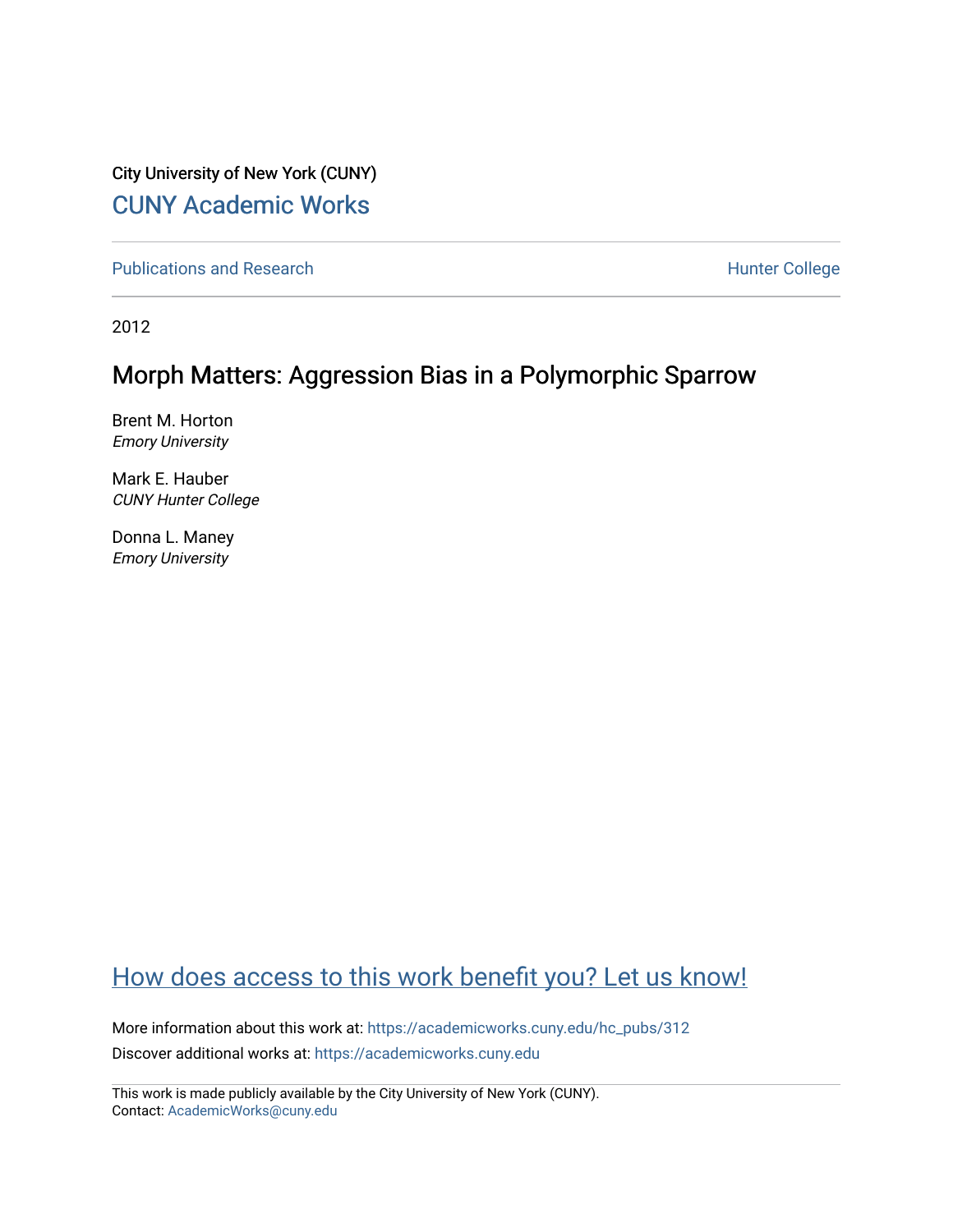# Morph Matters: Aggression Bias in a Polymorphic Sparrow

## Brent M. Horton<sup>1</sup>\*, Mark E. Hauber<sup>2</sup>, Donna L. Maney<sup>1</sup>

1 Department of Psychology, Emory University, Atlanta, Georgia, United States of America, 2 Department of Psychology, Hunter College and the Graduate Center of the City University of New York, New York, New York, United States of America

## Abstract

In species with discrete morphs exhibiting alternative behavioral strategies, individuals may vary their aggressive behavior in competitive encounters according to the phenotype of their opponent. Such aggression bias has been documented in multiple polymorphic species evolving under negative frequency-dependent selection, but it has not been well-studied under other selection regimes. We investigated this phenomenon in white-throated sparrows (Zonotrichia albicollis), a passerine with plumage polychromatism maintained by disassortative mating. The two distinct color morphs differ with respect to reproductive strategy in that white-striped birds invest more in territorial aggression than tan-striped birds. Whether territorial aggression in this species is biased according to the morph of an intruder is less understood. We found that during peak territorial and mating activity, both color morphs and sexes can exhibit aggression bias, but whether they do so depends on the strategy (morph) of the intruder. During simulated territorial intrusions, resident white-striped males and tan-striped females, which represent the opposite ends of a continuum from high to low territorial aggression, altered their territorial responses according to intruder morph. Tan-striped males and white-striped females, which represent the middle of the continuum, did not show a bias. We propose that because of the disassortative mating system and morph differences in reproductive strategy, the fitness risks of intrusions vary according to the morphs of the resident and the intruder, and that aggression bias is an attuned response to varying threats to fitness.

Citation: Horton BM, Hauber ME, Maney DL (2012) Morph Matters: Aggression Bias in a Polymorphic Sparrow. PLoS ONE 7(10): e48705. doi:10.1371/ journal.pone.0048705

Editor: Kevin McGraw, Arizona State University, United States of America

Received July 27, 2012; Accepted October 2, 2012; Published October 31, 2012

Copyright: © 2012 Horton et al. This is an open-access article distributed under the terms of the Creative Commons Attribution License, which permits unrestricted use, distribution, and reproduction in any medium, provided the original author and source are credited.

Funding: Funding was provided by NIH R01 MH082833-02 to D. Maney. The funders had no role in study design, data collection and analysis, decision to publish, or preparation of the manuscript.

Competing Interests: The authors have declared that no competing interests exist.

\* E-mail: bhorto2@emory.edu

## Introduction

Polymorphic species in which discrete genetic variants exhibit alternative phenotypes can provide valuable insight into the evolutionary causes and maintenance of the diversification of form and function [1–3]. In many vertebrate species, coexisting color morphs are characterized by differences in territoriality, aggression, mating effort, or parental care [2,4–5]. One such example is the white-throated sparrow (Zonotrichia albicollis), a passerine bird in which genetic color morphs (Fig. 1) adopt alternative reproductive strategies. In both sexes, white-striped (WS) birds engage in more territorial defense but less parental care than tan-striped (TS) birds [6–9]. WS males invest relatively more in extra-pair mating whereas TS males invest more in mate guarding [10–11]. The two morphs thus represent two ends of a classic trade-off in life history strategies, with investment in territorial aggression and mating effort at one end and in parenting at the other [12].

When discrete color morphs differ in life history strategies, coloration may signal to others an individual's likely behavior in imminent encounters [2,13]. The dynamics of social interactions in polymorphic species are thus expected to depend in part on the morph of the individuals involved. Most authors investigating social interactions in polymorphic species have focused on the role of color morph in mate choice (e.g., [14]) or on the outcome of agonistic interactions (e.g., asymmetric dominance; [13,15]).

Fewer have tested whether and how individuals of different morphs alter their aggressive responses in competitive encounters according to the morph of their opponent [16–18]. Such ''aggression bias'' has been hypothesized to stabilize phenotypic polymorphisms by contributing to negative frequency-dependent selection [16,19–20]. In white-throated sparrows, however, color polymorphism is maintained not by frequency-dependent selection but by disassortative mating [21], in which the members of a breeding pair are nearly always of opposite morph. This system provides an opportunity to consider the evolution of aggression bias under a different selection regime.

Aggression can be costly [22], so the degree to which individuals engage in it should depend on the strategy of the intruder and the associated threat to the resident's reproductive fitness. According to this hypothesis, aggression associated with territorial defense in species with morph-specific reproductive strategies will depend on the morph of the intruder as well as the resident. We tested this prediction by comparing the responses of free-living whitethroated sparrows to simulated territorial intrusions by males of the two color morphs during peak territorial and mating activity. If the magnitude of the response to an intrusion reflects the fitness risks of that intrusion, responses should vary according to the morphs of both the resident and the intruder.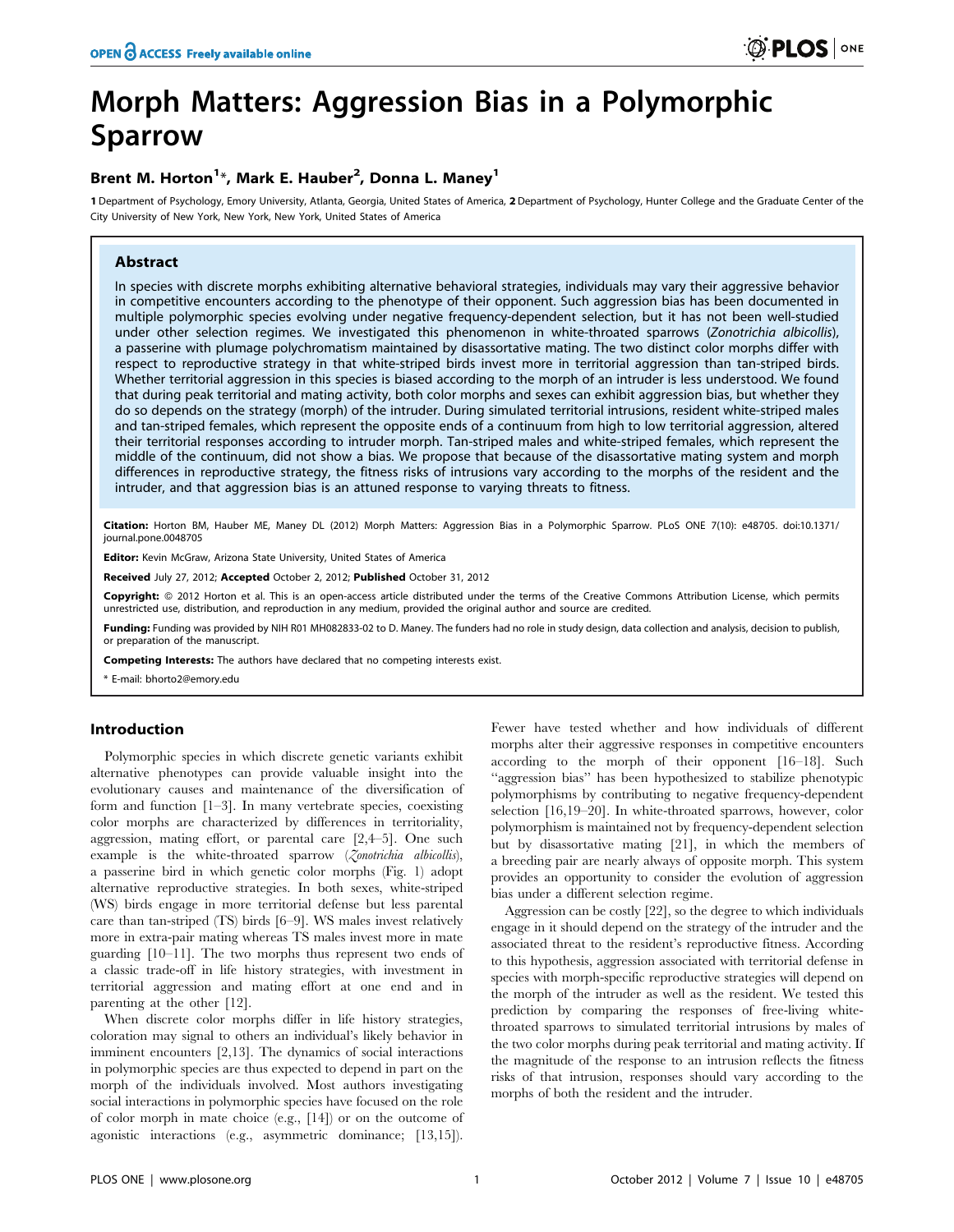

Figure 1. Plumage polymorphism in the white-throated sparrow. In both sexes, the white-striped morph (WS; left) has alternating black and white crown stripes, brighter yellow lores, and a clearer white throat patch. The tan-striped morph (TS; right) has alternating brown and tan crown stripes, duller lores, and dark bars within a duller throat patch. Photos by Christopher Gurguis. doi:10.1371/journal.pone.0048705.g001

#### Methods

#### Ethics Statement

The research methods described herein were approved by Emory University's Institutional Animal Care and Use Committee (protocol #DAR-2000739) and adhere to NIH standards and the Ornithological Council's Guidelines for the Use of Wild Birds in Research. Permits to conduct this field study on white-throated sparrows were issued by the Maine Department of Inland Fisheries and Wildlife  $(\#2010-295 \text{ and } \#2011-295)$ , the U.S. Geological Survey (#23369), and the U.S. Fish and Wildlife Service (#MB009702). Permission to conduct this research in the Hemlock Stream Forest was granted by the Forest Society of Maine.

#### Data Collection and Analysis

We conducted simulated territorial intrusions (STIs) during May 2010 and 2011 in the Hemlock Stream Forest in Argyle, Maine, USA (45.092823 $\textdegree$  N,  $-68.689764\textdegree$  W). This sampling period followed territory establishment and pair formation, coincided with the pre-laying, nest-building, and egg-laying stages, and generally preceded incubation in the population. Thus, STIs were conducted when a large proportion of females were presumed fertile [23], and when mating effort and territorial responses to intrusion are greatest in this species ([10]; D. Loncke unpubl. data, as cited in [24]). Pair types were either WS male X TS female  $(n = 14)$  or TS male X WS female  $(n = 17)$ ; no samemorph pairs were observed during this study.

Several days prior to an STI, we captured and color-banded the focal territorial male (and female when possible) for identification during the STI. We performed STIs by placing a live, caged decoy centrally in a known territory and broadcasting conspecific song (playback) from an  $LG^{\circledR}$  portable stereo speaker placed next to the cage and controlled remotely with an Apple Ipod Nano®. In this species, a decoy accompanied by playback elicits a stronger territorial response than does a decoy or playback alone [25]. To avoid pseudoreplication [26], we used 21 male decoys (12 TS, 9 WS) and 12 different song exemplars that were unfamiliar to the residents. Decoys spent most of their time during STIs feeding and preening; they did not display any of the aggressive behaviors or vocalizations exhibited by the residents (described below). Song exemplars from singers of unknown morph were downloaded from the Borror Laboratory of Bioacoustics and edited according to Maney et al. [3] to equalize volume and eliminate background noise. In this species, individual variation in song can be attributed primarily to the use of ascending versus descending consecutive syllables and to pitch; no variation in these or other parameters can be attributed to morph [24]. Local dialects are not observed [27], but pitch varies according to habitat type [28–29]. To control for possible unknown effects of song structure in this study, we used exemplars that varied according to recording locale, pattern of ascending versus descending syllables, and pitch. Each decoy was randomly assigned one song exemplar, and that song was used for only one decoy each year. Playback during STIs consisted of the one song repeated every 15 s.

We performed two STIs on each territorial pair on consecutive days between 06:00–011:30 EDT. We presented a TS male decoy for one STI and a WS male decoy for the other such that the order of presentation was counterbalanced. We conducted the two STIs at the same time of day for a given pair, but balanced time of day across pairs so that both pair types received earlier and later STIs. We did not conduct STIs on immediate neighbors on the same day. Each STI was monitored by two observers positioned 30 m apart and on opposite sides of the decoy.

Once playback commenced, we conducted the STI for 10 min after detecting the territorial male within 30 m of the decoy. For resident birds, we recorded five behaviors that are commonly used to define territorial aggression in this and other Zonotrichia species [7,30,31]. In response to STI, more aggressive residents approach the decoy sooner, get closer, fly over more often, and spend more time in proximity [7,30,31]. We therefore scored latency to approach (i.e., time from playback start until the resident approached within 15 m of the decoy), number of flights directly over the decoy, time spent within 5 m from it, time spent within 2 m, and closest approach distance. In addition, we scored three vocalizations that are known to signal aggression in this species [24]: song, which is the primary vocalization used to repel intruders in this and related sparrow species [32,33], chip (or pink) calls, which are alarm calls used frequently during agonistic encounters [24], and trills, which also occur during agonistic encounters, particularly in response to an intruder's song [24].

Both male and female white-throated sparrows exhibit all of these aggressive behaviors in response to STI [7,24,25,34], so we scored all of the behaviors for both members of each pair. Females may also perform a copulation solicitation display (described in [24]), but only one female in this study solicited a male decoy. Thus, the females' responses were also largely aggressive in nature.

A single behavior alone does not define territorial aggression; thus, we used principal components analyses (PCAs; Table 1) to construct a composite physical aggression score (PC1) from the five physical behaviors and a composite vocal aggression score (PC1) from the three vocalizations (sensu [30,35]). Although males and females in this species exhibit the same aggressive behaviors, levels of aggression are sex-dependent [24]. Thus, we conducted PCAs and subsequent statistical analyses separately for each sex. We analyzed aggression scores (PC1s) with mixed-model ANOVAs; fixed effects were resident morph (TS or WS), intruder morph (same or opposite), and a resident\*intruder interaction. Year was included as a random effect, and resident ID was included as a nested random effect to control for repeated sampling. When significant effects were found, we used orthogonal contrasts within morph-sex type to compare the aggressive responses (LS means of aggression scores) to same-morph intruders with those to oppositemorph intruders. We also examined whether specific behaviors (e.g., song rate) depended on intruder morph. Behavioral data were not normally distributed, so we used Wilcoxon Signed-Rank tests (WSR) within morph-sex type to evaluate the effect of intruder morph on each behavior. Statistical analyses were performed using JMP v. 8.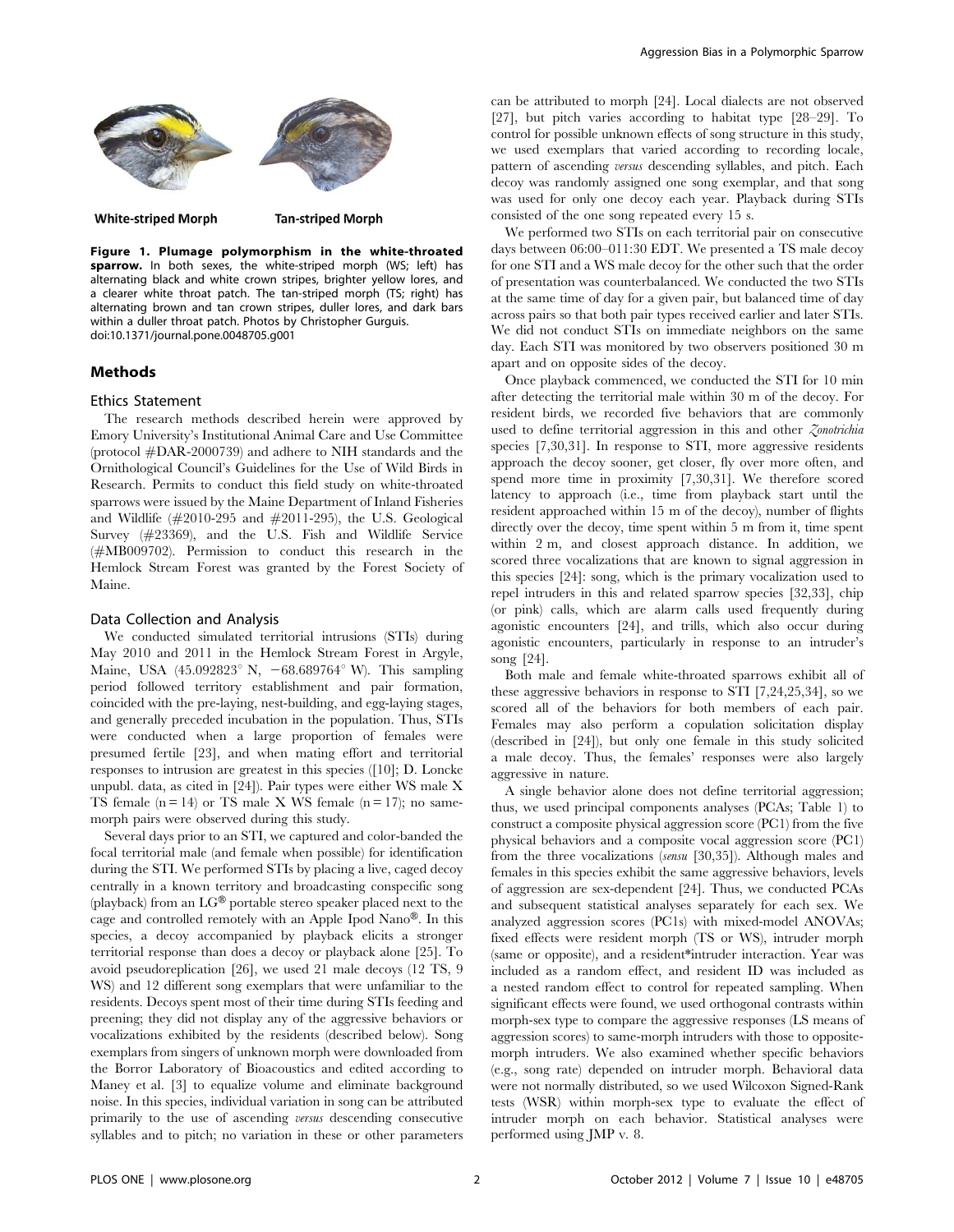**Table 1.** Principal component factor loadings for the analysis of (a) vocal and (b) physical aggressive behaviors of male and female white-throated sparrows to simulated territorial intrusions.

| (a) | <b>Vocal Response</b>    | Male PC1 | <b>Female PC1</b> |
|-----|--------------------------|----------|-------------------|
|     | Songs                    | $-0.71$  | $-0.16$           |
|     | Chip calls               | 0.58     | 0.72              |
|     | <b>Trills</b>            | 0.40     | 0.67              |
|     | Variance Explained       | 44%      | 39%               |
| (b) | <b>Physical Response</b> | Male PC1 | <b>Female PC1</b> |
|     | Latency to approach      | $-0.30$  | $-0.41$           |
|     | Flights over decoy       | 0.45     | 0.38              |
|     | Time within 5m           | 0.51     | 0.50              |
|     | Time within 2m           | 0.46     | 0.44              |
|     | Closest approach         | $-0.49$  | $-0.49$           |
|     | Variance Explained       | 53%      | 65%               |

The percentage of variation in these responses explained by the first principal component (PC1) is noted in italics. doi:10.1371/journal.pone.0048705.t001

## Results

In the analysis of male physical aggression, PC1 explained 53% of the variation, and in the analysis of male vocal aggression, PC1 explained 44% of the variation (Table 1). Intruder morph did not affect the physical aggression of resident males (intruder main effect:  $F_{1, 29} = 0$ , p = 0.98; resident main effect:  $F_{1, 28} = 0.3$ ,  $p = 0.57$ ; resident\*intruder interaction:  $F_{1, 29} = 0.7$ ,  $p = 0.42$ ; Table 2). In contrast, resident males altered their vocal aggression according to intruder morph depending on their own morph (intruder main effect:  $F_{1, 29} = 7.0$ , p = 0.01; resident main effect:  $F_{1, 29}$  $_{28}$  = 0.9, p = 0.35; resident\*intruder interaction: F<sub>1, 29</sub> = 5.6, p = 0.03). Overall, WS males mounted stronger vocal responses towards same-morph intruders than towards opposite-morph intruders, whereas TS males displayed similar vocal responses to both intruder morphs (Table 2). When specific vocalizations were considered, WS males sang more in response to same-morph intruders (WSR,  $Z = 37.5$ ,  $p = 0.02$ ; Fig. 2a) but gave more chip calls in response to opposite-morph intruders (WSR,  $Z = 22.5$ ,  $p = 0.02$ ; Fig. 2b).

For females, PC1 explained 65% of the variation in physical aggression and PC1 explained 39% of the variation in vocal aggression (Table 1). Whether resident females altered their physical aggression according to intruder morph depended on their own morph (intruder main effect:  $F_{1, 21} = 2.6$ , p = 0.12; resident main effect:  $F_{1, 23} = 2.9$ ,  $p = 0.10$ ; resident\*intruder interaction:  $F_{1, 21} = 4.7$ , p = 0.04). TS females exhibited a stronger physical response to same-morph intruders than to oppositemorph intruders, whereas WS females did not show a bias (Table 2). Across specific physical behaviors, TS females exhibited more flights (WSR,  $Z = 17.0$ ,  $p = 0.02$ ; Fig. 2c), a closer approach (WSR,  $Z = 24.5$ ,  $p = 0.01$ ; Fig. 2d), and spent more time within 2 m of the decoy (WSR,  $Z = 14.0$ ,  $p = 0.02$ ; Fig. 2e) when presented with a same-morph intruder. In contrast, intruder morph had no statistical effect on the vocal aggression of resident females (intruder main effect:  $F_{1, 27} = 0.7$ , p = 0.42; resident main effect:  $F_1$ ,  $_{26} = 0.1$ ,  $p = 0.93$ ; resident\*intruder interaction:  $F_1$  $_{27}$  = 0.3, p = 0.58; Table 2).

## Discussion

Our results showed that white-throated sparrows of both sexes and morphs can adjust their aggressive behaviors according to the morph of their opponent. In WS males and TS females, this aggression bias depended on the morph of the resident in that aggressive responses were stronger towards same-morph intruders. Because intruders that compete for food or nest sites should affect both morphs equally, our finding of morph-dependent aggression bias may be driven by other factors such as the disassortative mating system. Same-morph pairs are exceedingly rare [24], and none were observed during this study. Thus, for a resident female, an opposite-morph male intruder may represent a better mating opportunity, thereby warranting a less aggressive response than a same-morph male. That less physical aggression was exhibited by TS females toward WS than TS intruders (Fig. 2c–e) supports this hypothesis. For the resident male, a same-morph intruder would be stronger mate competition, and WS males, which show higher aggression toward WS than TS intruders, may be responding to this threat. Alternatively, aggression bias that depends on the morph of the resident could reflect morph-typic strategies for dealing with potentially hostile intruders. Perhaps WS males escalate their own aggression when challenged by high aggression WS intruders, whereas TS females reduce their aggression towards WS intruders as an avoidance strategy. Since the captive decoys in this study did not exhibit threatening behaviors, residents were not likely responding to genuine threats, but instead to perceived threats signaled by the decoy's color.

Although WS males and TS females exhibited aggression bias, TS males and WS females did not, suggesting that factors other than the disassortative mating system and intruder aggression are also important. Among morph-sex types in this species, WS males are the most aggressive and TS females are the least; TS males and WS females exhibit intermediate levels of aggression [6–9]. We observed aggression bias only at either end, but not in the middle, of this continuum. Aggression could be most costly at these extremes, and the behavioral biases reported here may act to reduce aggression-related costs in WS males and TS females. The lack of aggression bias in TS males and WS females could also be driven by morph differences in mate-seeking strategies. TS males should be aggressive towards TS male intruders, since they are the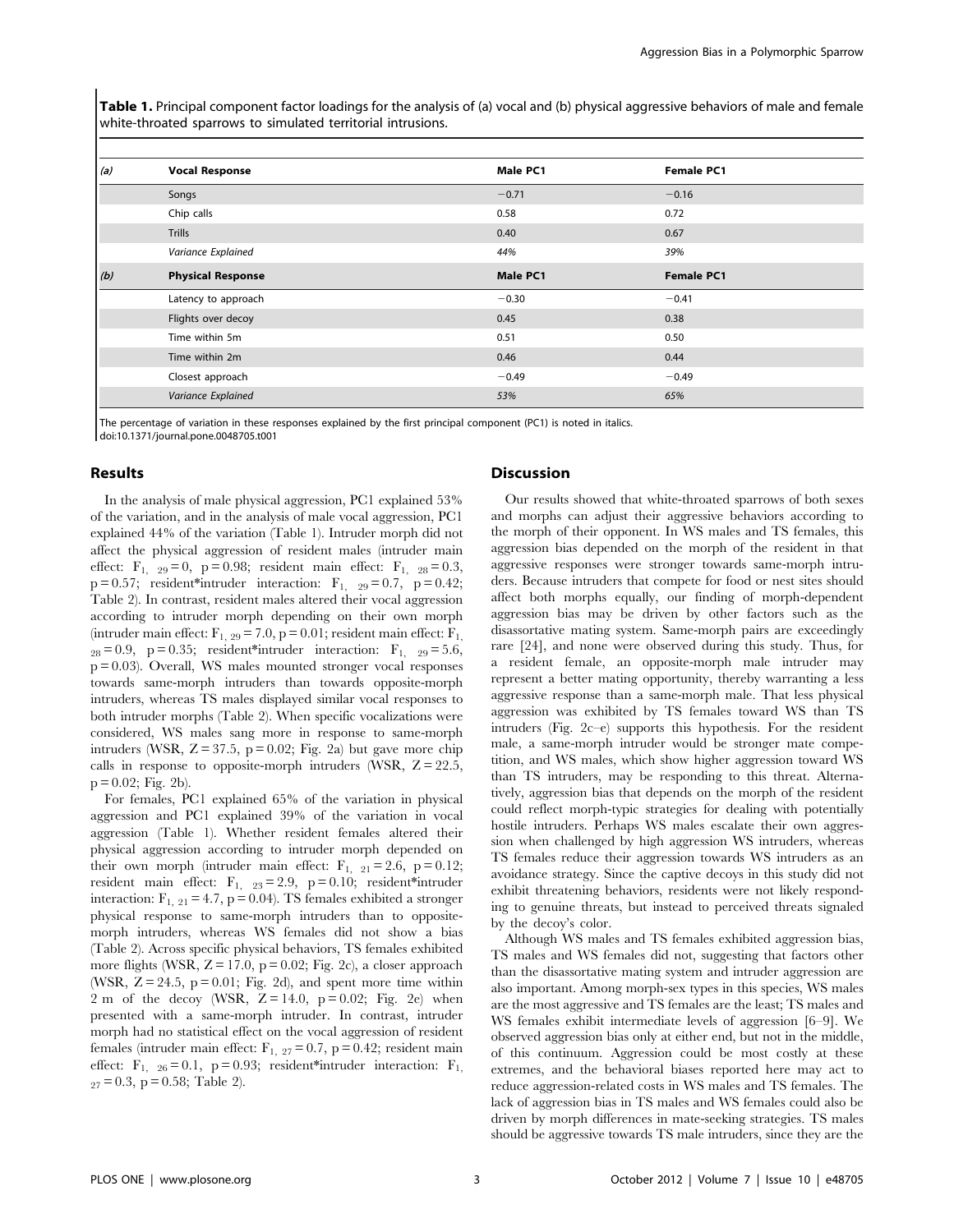

Figure 2. Variation in the behavioral responses of territorial white-throated sparrows to same-morph and opposite-morph male  $intruders.$  (a–b) Vocal behaviors of resident tan-striped (TS;  $n = 17$ ) and white-striped (WS;  $n = 14$ ) males. (c–e) Physical behaviors of resident TS  $(n = 14)$  and WS (n = 17) females. Values are means  $\pm$  SE, and P-values are from WSR tests used to compare responses to same-morph intruders with those toward opposite-morph intruders. doi:10.1371/journal.pone.0048705.g002

preferred male of their WS female mates [36]. Although WS intruders should spark less interest from WS females than TS intruders [36–37], their high extra-pair mating effort [10,11] may nonetheless warrant aggressive responses from TS resident males. TS males in this study were equally aggressive to intruders of both morphs, which likely reflects an intense and unbiased mate guarding effort. Similarly, female mate-seeking strategy may explain the lack of aggression bias in WS females. WS females are less likely to accept EPCs than are TS females, as evidenced by their higher aggression towards male intruders [7] and fewer extra-pair young in their nests [10–11]. Reduced interest in EPCs

may result in unbiased aggressive responses towards intruders regardless of morph (Fig. 2c–e).

In a previous intrusion study [7], conducted during the nestling phase when the risk of cuckoldry is largely absent, parental WS females were more likely to attack WS than TS models. Our contrasting findings suggest that the expression of aggression bias may differ across breeding stages. Mate-seeking strategy is less relevant during the nestling stage, and responses to intruders may be more easily influenced by the threat of intruder aggression. Overall, available evidence suggests that aggression bias depends on the morph, sex, and reproductive stage of the resident and may

|                                              |  |  | Table 2. Composite physical and vocal aggression scores for resident white-throated sparrows during simulated territorial |  |  |
|----------------------------------------------|--|--|---------------------------------------------------------------------------------------------------------------------------|--|--|
| intrusions by males of the two color morphs. |  |  |                                                                                                                           |  |  |

| Resident         | <b>Vocal Aggression Score (PC1)</b> |                  |           | <b>Physical Aggression Score (PC1)</b> |                  |           |
|------------------|-------------------------------------|------------------|-----------|----------------------------------------|------------------|-----------|
|                  | Same-morph                          | Opposite-morph   | $p$ value | Same-morph                             | Opposite-morph   | $p$ value |
|                  | Intruder                            | Intruder         |           | Intruder                               | Intruder         |           |
| <b>TS Male</b>   | $0.11 \pm 0.01$                     | $0.17 \pm 0.20$  | 0.83      | $0.01 \pm 0.36$                        | $-0.26 \pm 0.57$ | 0.55      |
| <b>WS Male</b>   | $-0.67 \pm 0.36$                    | $0.34 \pm 0.36$  | < 0.01    | $0.01 \pm 0.31$                        | $0.30 \pm 0.32$  | 0.57      |
| <b>TS Female</b> | $-0.01 \pm 0.31$                    | $-0.07 \pm 0.25$ | 0.86      | $-0.01 \pm 0.59$                       | $-0.87 \pm 0.73$ | 0.02      |
| <b>WS Female</b> | $0.20 \pm 0.33$                     | $-0.13 \pm 0.25$ | 0.33      | $0.84 \pm 0.34$                        | $0.93 \pm 0.31$  | 0.65      |

Aggression scores are PC1 data (means  $\pm$  SE) generated from principal components analyses (see Table 1). P-values are from orthogonal contrasts following mixedmodel ANOVAs.

doi:10.1371/journal.pone.0048705.t002